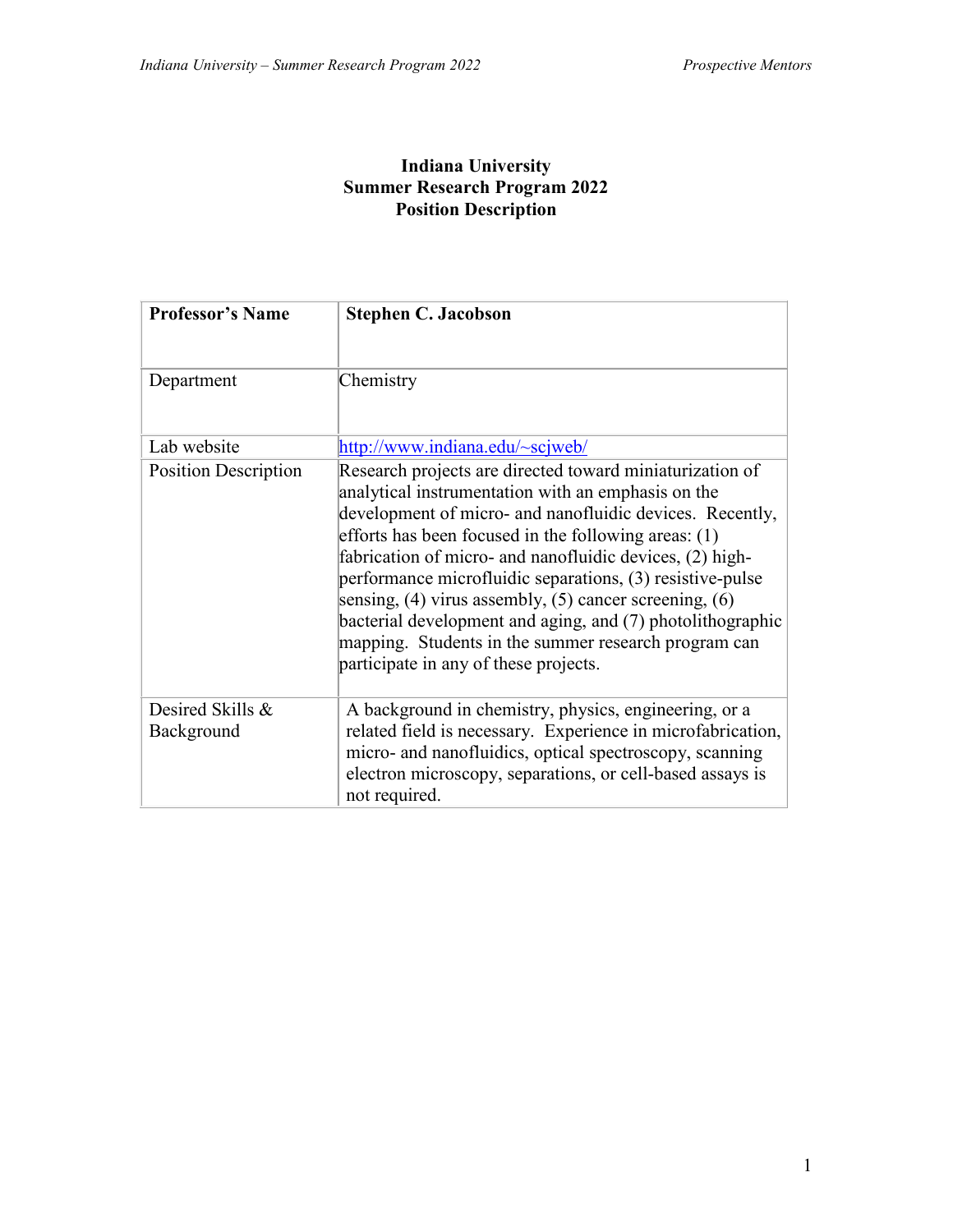## **(IU-ISURP)**

#### **Summer Research Experience 2022**

| <b>Professor's Name</b>        | <b>Lingling Chen</b>                                                                                                                                                                                                                                                                                                   |
|--------------------------------|------------------------------------------------------------------------------------------------------------------------------------------------------------------------------------------------------------------------------------------------------------------------------------------------------------------------|
| Department                     | Molecular and Cellular Biochemistry                                                                                                                                                                                                                                                                                    |
| Lab website                    | http://www.indiana.edu/~mcbdept/faculty/chen.shtml                                                                                                                                                                                                                                                                     |
| <b>Position Description</b>    | Construct molecular clones to express proteins of<br>biological importance. Express and purify the proteins,<br>and characterize them using a variety of biochemical and<br>biophysical techniques. Our lab's current focus is on<br>pathogen-host interactions, and we study several<br>pathogens' virulent proteins. |
| Desired Skills &<br>Background | Basic biochemistry knowledge. Experience in protein lab<br>is helpful.                                                                                                                                                                                                                                                 |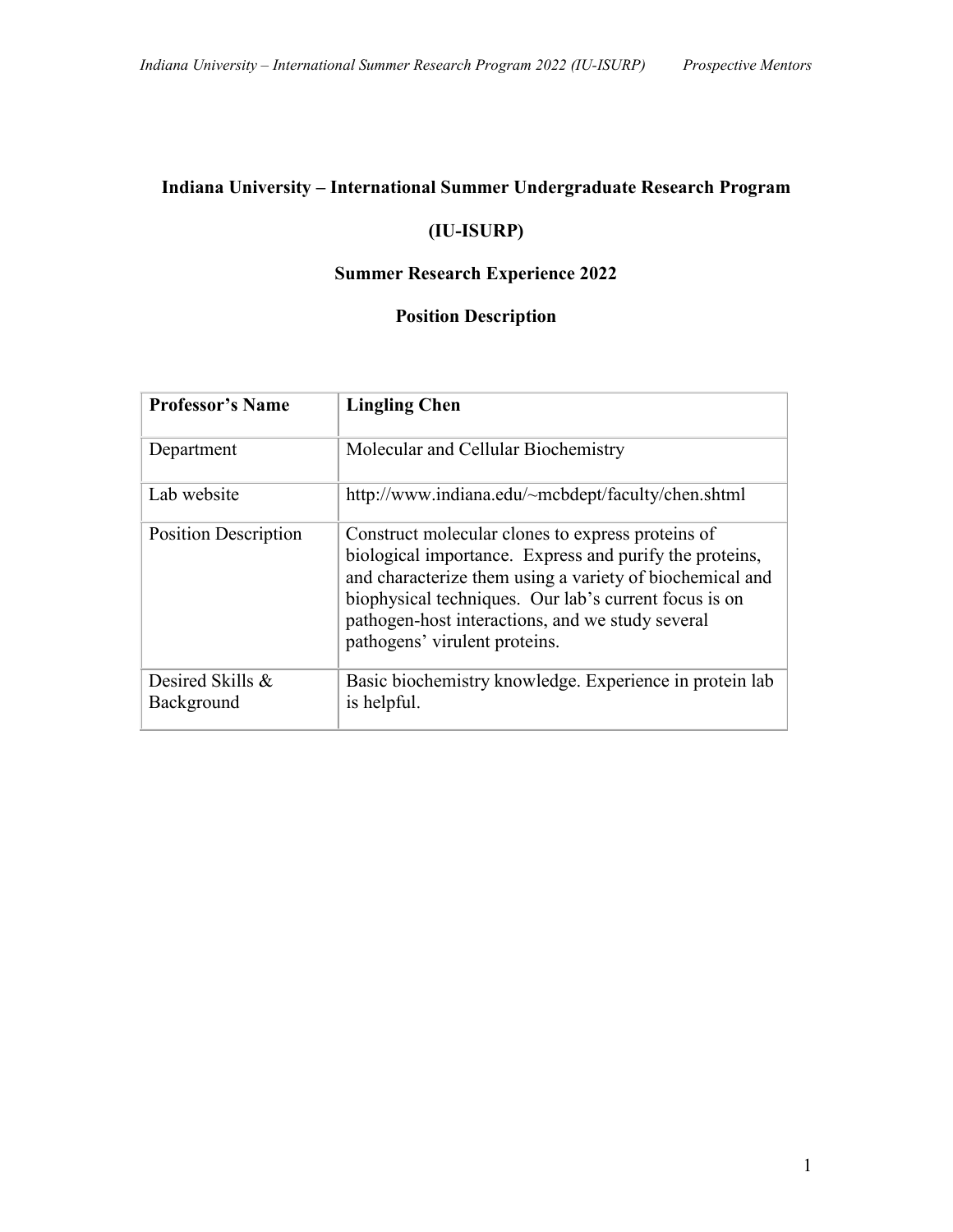### **(IU-ISURP)**

## **Summer Research Experience 2022**

| <b>Professor's Name</b>        | <b>David Daleke</b>                                                                                                                                                                                                                                                                                                                                                                                                                                                                                                                                                                  |
|--------------------------------|--------------------------------------------------------------------------------------------------------------------------------------------------------------------------------------------------------------------------------------------------------------------------------------------------------------------------------------------------------------------------------------------------------------------------------------------------------------------------------------------------------------------------------------------------------------------------------------|
| Department                     | Medical Sciences / Biochemistry and Molecular Biology                                                                                                                                                                                                                                                                                                                                                                                                                                                                                                                                |
| Lab website                    | http://mypages.iu.edu/~dldlab                                                                                                                                                                                                                                                                                                                                                                                                                                                                                                                                                        |
| <b>Position Description</b>    | This project is a study of novel proteins ("flippases") that<br>transport lipids across membrane bilayers. These proteins<br>regulate the organization of lipids in biological<br>membranes.<br>The student will express, using the bacculovirus<br>expression system, candidate aminophospholipid<br>transporters and purify the proteins by affinity<br>chromatography. Purified proteins will be reconstituted<br>and lipid transport activity will be measured.<br>A related, alternative project is to synthesize, using<br>enzymatic methods, phospholipid analogs to test the |
|                                | substrate specificity of the purified flippases.                                                                                                                                                                                                                                                                                                                                                                                                                                                                                                                                     |
| Desired Skills &<br>Background | A good knowledge of basic biochemistry. Some<br>experience in protein purification, enzymology, or<br>membrane biology will be helpful.                                                                                                                                                                                                                                                                                                                                                                                                                                              |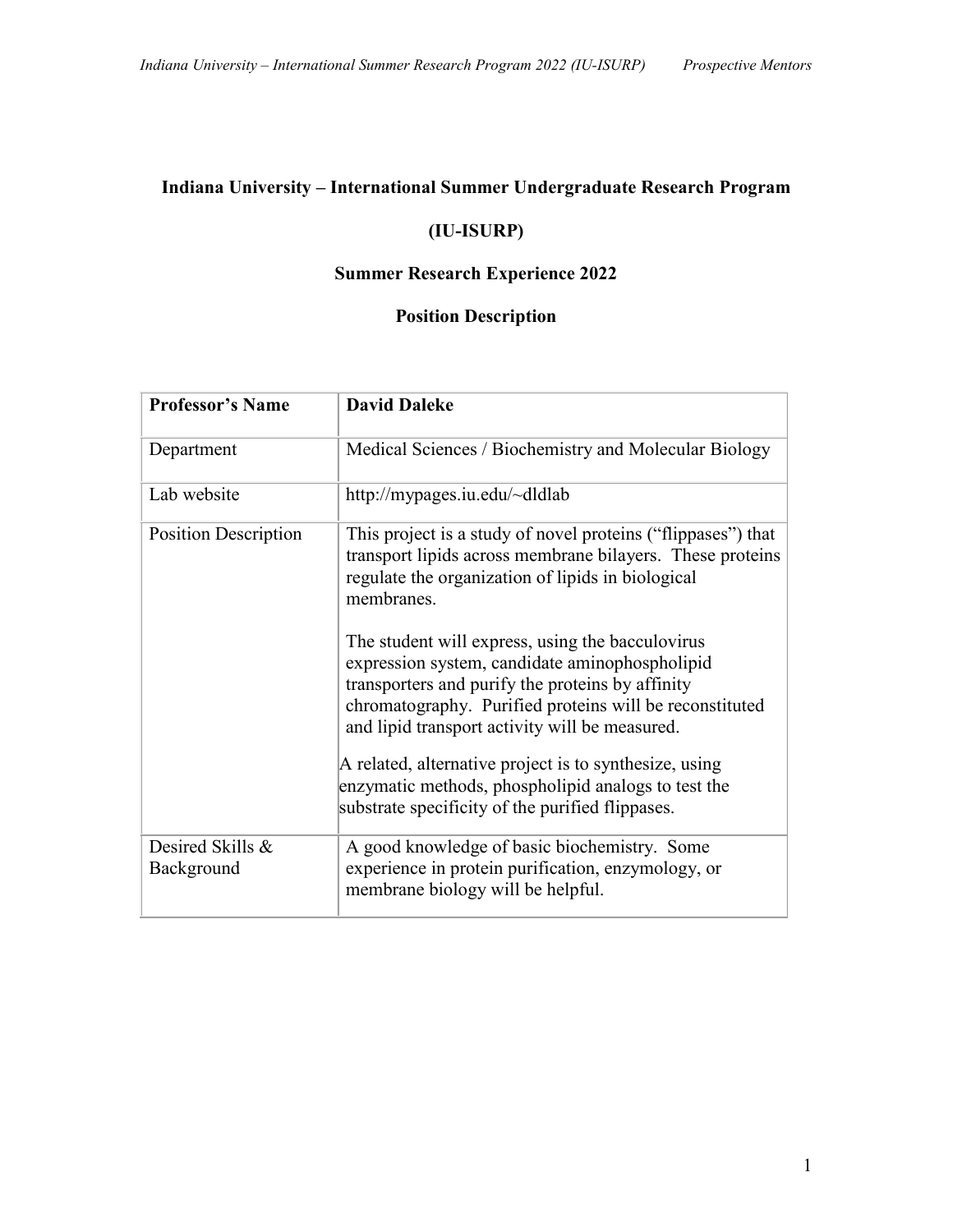### **(IU-ISURP)**

#### **Summer Research Experience 2022**

| <b>Professor's Name</b>        | <b>Amar Flood</b>                                                                                                         |
|--------------------------------|---------------------------------------------------------------------------------------------------------------------------|
| Department                     | Chemistry                                                                                                                 |
|                                |                                                                                                                           |
| Lab website                    | http://www.indiana.edu/~floodweb/                                                                                         |
| <b>Position Description</b>    | The summer project involves the preparation and study of<br>cyanostar macrocycles and polymers for binding anions.        |
|                                | See related paper: Nature Chemistry, 2013, 5, 704                                                                         |
|                                | The student will synthesize new receptors, and                                                                            |
|                                | characterize their ability to bind different anions.                                                                      |
| Desired Skills &<br>Background | Good experience with synthetic organic chemistry. Some<br>experience with NMR and UV-Vis spectroscopy would be<br>useful. |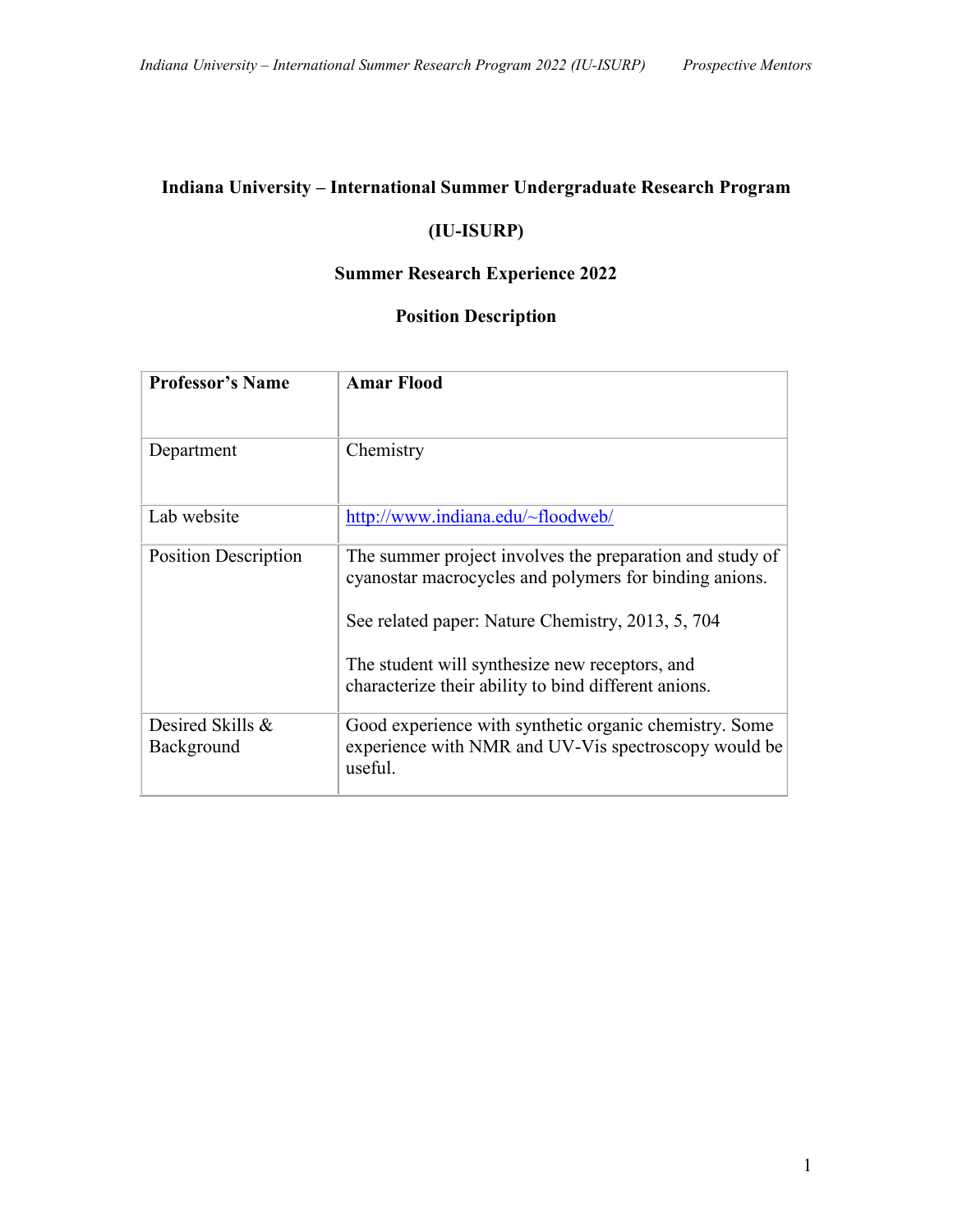## **Summer Research Experience 2022 Position Description**

| <b>Professor's Name</b>        | Sara Skrabalak                                                                                                                                                                                                                                                                                                                                                 |
|--------------------------------|----------------------------------------------------------------------------------------------------------------------------------------------------------------------------------------------------------------------------------------------------------------------------------------------------------------------------------------------------------------|
| Department                     | Chemistry                                                                                                                                                                                                                                                                                                                                                      |
| Lab website                    | http://www.indiana.edu/~skrablab/                                                                                                                                                                                                                                                                                                                              |
| <b>Position Description</b>    | This project will involve the synthesis of metal<br>nanostructures of defined size, shape, and composition by<br>colloidal methods. In addition to synthesis, the student<br>will be involved in characterizing the prepared materials<br>by electron microscopy and evaluating their properties for<br>applications in chemical sensing and electrocatalysis. |
| Desired Skills &<br>Background | General chemistry. Advanced inorganic or physical<br>chemistry preferred and/or materials or nanochemistry.                                                                                                                                                                                                                                                    |